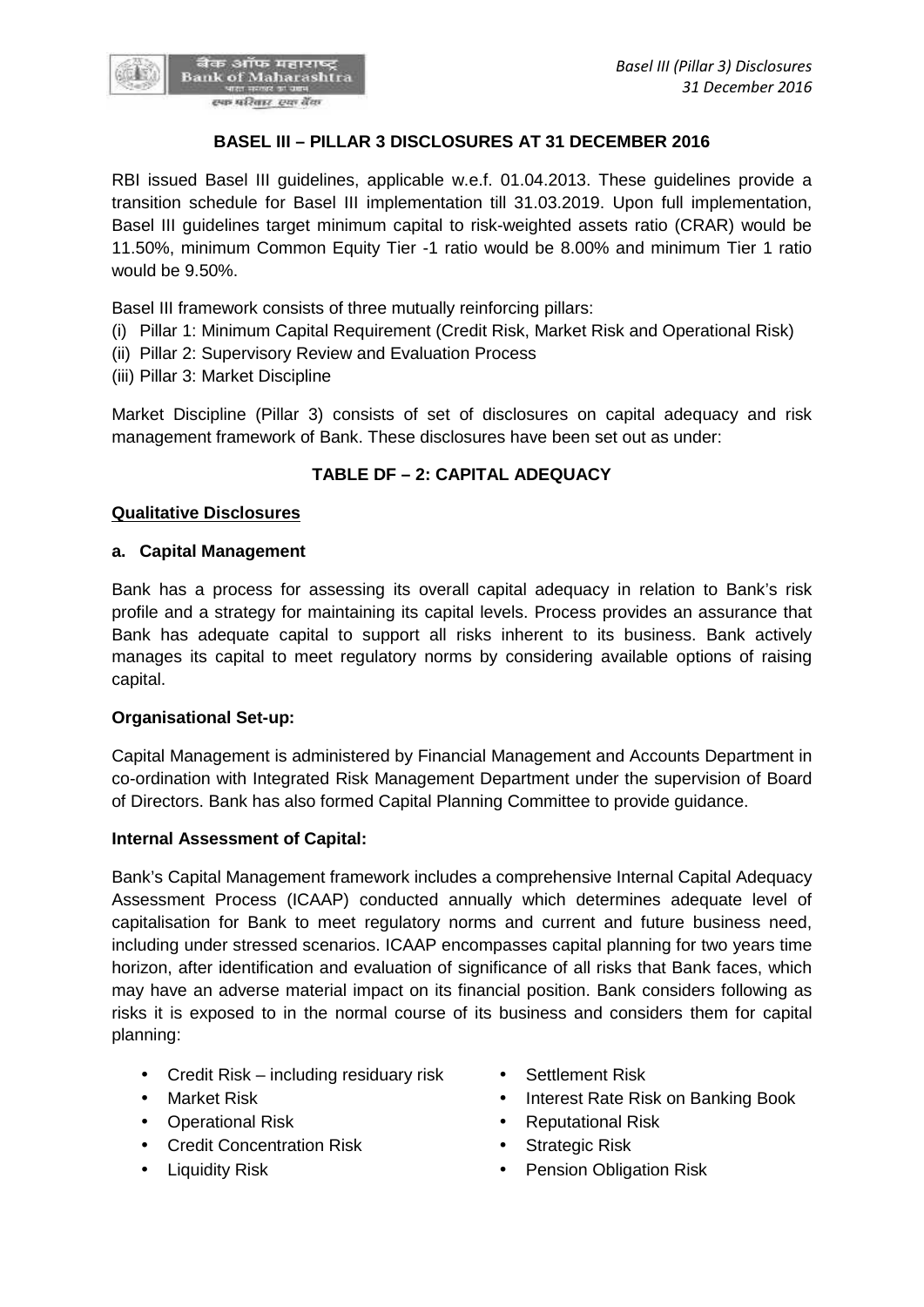

- Country Risk **Country Risk Country Risk Country Risk**
- 
- 
- Compliance Risk **COMPLIANCE Risk COMPLIANCE Risk of underestimation of Credit Risk** under the Standardized approach

Bank periodically assesses and refines its stress tests in an effort to ensure that stress scenarios capture material risks as well as reflect possible extreme market moves that could arise as a result of business environment conditions. Stress tests are used in conjunction with Bank's business plans for the purpose of capital planning.

#### **Monitoring and Reporting:**

The Board of Directors of Bank monitors capital adequacy levels of Bank. On a quarterly basis an analysis of the capital adequacy position and risk weighted assets and an assessment of various aspects of Basel III on capital and risk management are undertaken.

#### **Quantitative Disclosures**

#### **b. Capital Requirement**

Bank's capital requirements have been computed using Standardized Approach for Credit Risk, Standardized Duration Method for Market Risk and Basic Indicator Approach for Operational Risk. Minimum capital required to be held at 9.625% for credit, market and operational risks is given below:

|            |                                                                                          | (Amount in Rs million) |                             |  |
|------------|------------------------------------------------------------------------------------------|------------------------|-----------------------------|--|
| Sr.<br>No. | <b>Particulars</b>                                                                       | <b>Amount</b>          | <b>Amount</b>               |  |
| (A)        | <b>Capital Required for Credit Risk</b>                                                  |                        |                             |  |
| (i)        | Portfolios subject to Standardised Approach                                              | 82445.81               |                             |  |
| (ii)       | For Securitisation Exposure                                                              | 0.00                   |                             |  |
|            | Total capital charge for credit risks under<br>standardized approach (i+ii)              |                        | 82445.81                    |  |
| (B)        | <b>Market Risk</b>                                                                       |                        |                             |  |
| (i)        | <b>Interest Rate Risk</b>                                                                | 2735.20                |                             |  |
| (ii)       | Foreign Exchange Risk (including Gold)                                                   | 45.00                  |                             |  |
| (iii)      | <b>Equity Risk</b>                                                                       | 818.54                 |                             |  |
|            | Total capital charge for market risks under<br>standardized duration approach (i+ii+iii) |                        | *3598.74                    |  |
| (C)        | <b>Capital Charge for Operational Risk</b>                                               |                        |                             |  |
|            | <b>Under Basic Indicator Approach</b>                                                    |                        | $*6908.12$                  |  |
|            | <b>Under The Standardized Approach (Parallel</b><br>run)                                 |                        | $*6634.38$                  |  |
|            |                                                                                          |                        |                             |  |
| (D)        | <b>Capital Ratios</b>                                                                    |                        | <b>Standalone</b><br>(In %) |  |
|            | Common Equity Tier 1 Capital Ratio (<br>Excl<br>CCB)                                     |                        | 6.564                       |  |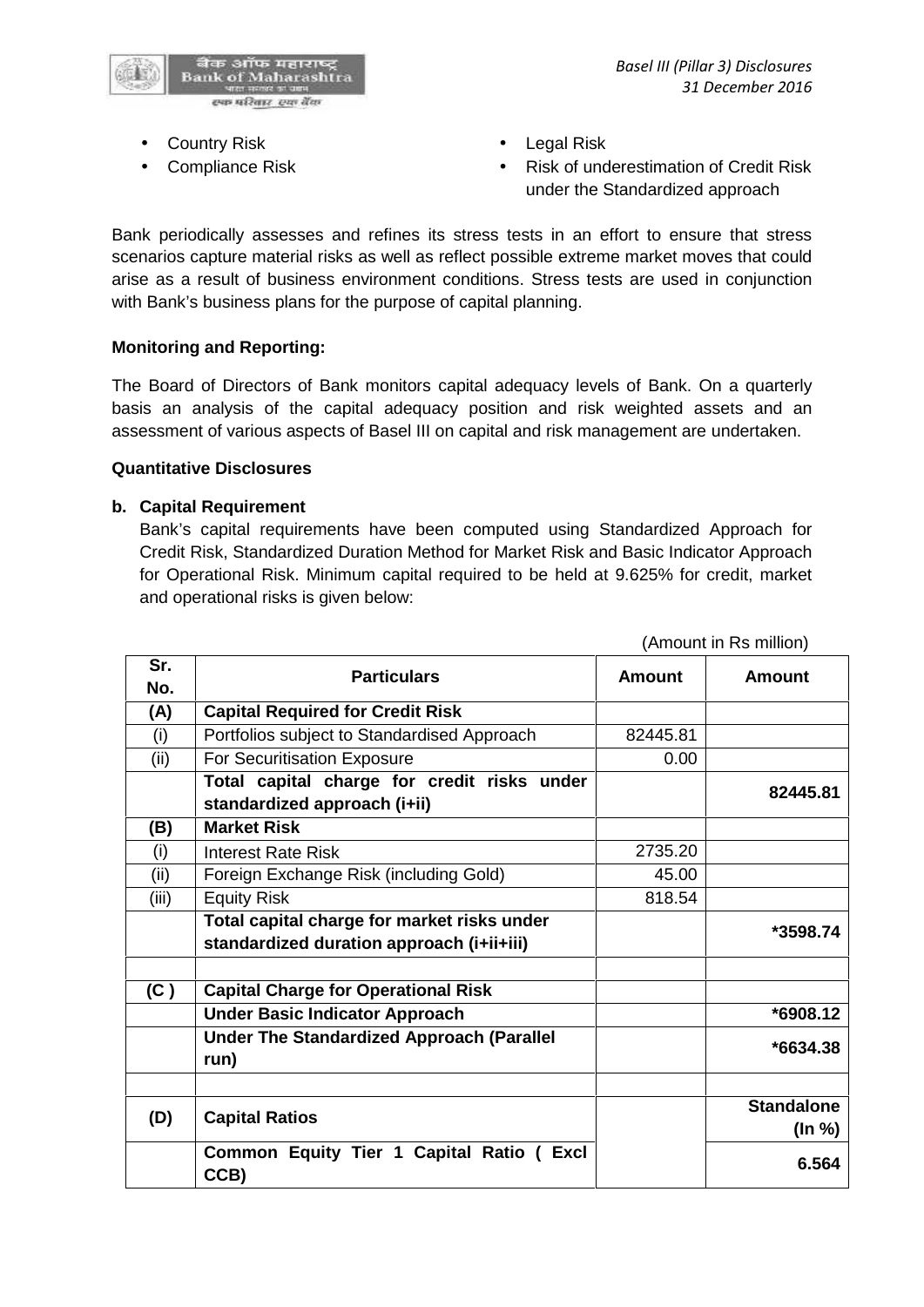

| Sr.<br>No. | <b>Particulars</b>                                   | Amount | Amount |
|------------|------------------------------------------------------|--------|--------|
|            | <b>Capital Conservation Buffer (CCB)</b>             |        | 0.625  |
|            | <b>Common Equity Tier 1 Capital Ratio (Incl CCB)</b> |        | 7.189  |
|            | <b>Tier 1 Capital Ratio (Incl CCB)</b>               |        | 8.248  |
|            | <b>Total Capital Ratio( CRAR) - Including CCB</b>    |        | 11.428 |

(\*For market and operational risks capital charge is converted in RWA @ 12.50% to arrive at CRAR as per RBI guidelines.)

## **TABLE DF-3: CREDIT RISK - GENERAL DISCLOSURES**

#### **Qualitative Disclosures**

Credit Risk is defined as possibility of losses associated with diminution in credit quality of borrowers or counterparties. In a Bank's portfolio, losses stem from outright default due to inability or unwillingness of a customer or counterparty to meet commitments in relation to lending, trading, settlement and other financial transactions.

#### **Organizational Structure for Credit Risk Management**

Bank has comprehensive credit risk management architecture. Board of Directors of Bank endorses its Credit Risk Strategy and approves credit risk policies. The Board has formed committees to oversee risk management processes, procedures and systems. Risk Management Committee (RMC) is responsible for devising policy and strategy for credit risk management. For this purpose, committee co-ordinates with Credit Risk Management Committee (CRMC) of Bank. CRMC is responsible for overseeing implementation of credit risk management framework across Bank and providing recommendations to RMC.

#### **Policy & Strategy**

Bank has been following a conservative risk philosophy. The important aspects of risk philosophy are embodied in various policies, circulars, guidelines etc. The business objectives and strategy of Bank are decided taking into account profit considerations, level of various risks faced, level of capital, market scenario and competition. Bank is conscious of its asset quality and earnings and judiciously matches profit maximization with risk control.

Bank has put in place following policies approved by Board.

- i) Lending & Loan Review Policy
- ii) Credit Risk Management Policy
- iii) Credit Risk Mitigation Techniques & Collateral Management
- iv) Investment Management Policy
- v) Policy for Exposure to Real Estate
- vi) Policy for Issuance of Bank Guarantees

Lending & Loan Review Policy, Credit Risk Management Policy documents define organizational structure, role and responsibilities and, processes and tools whereby credit risks carried by Bank can be identified, quantified and managed within framework that Bank considers consistent with its mandate and risk appetite. The policies prescribe various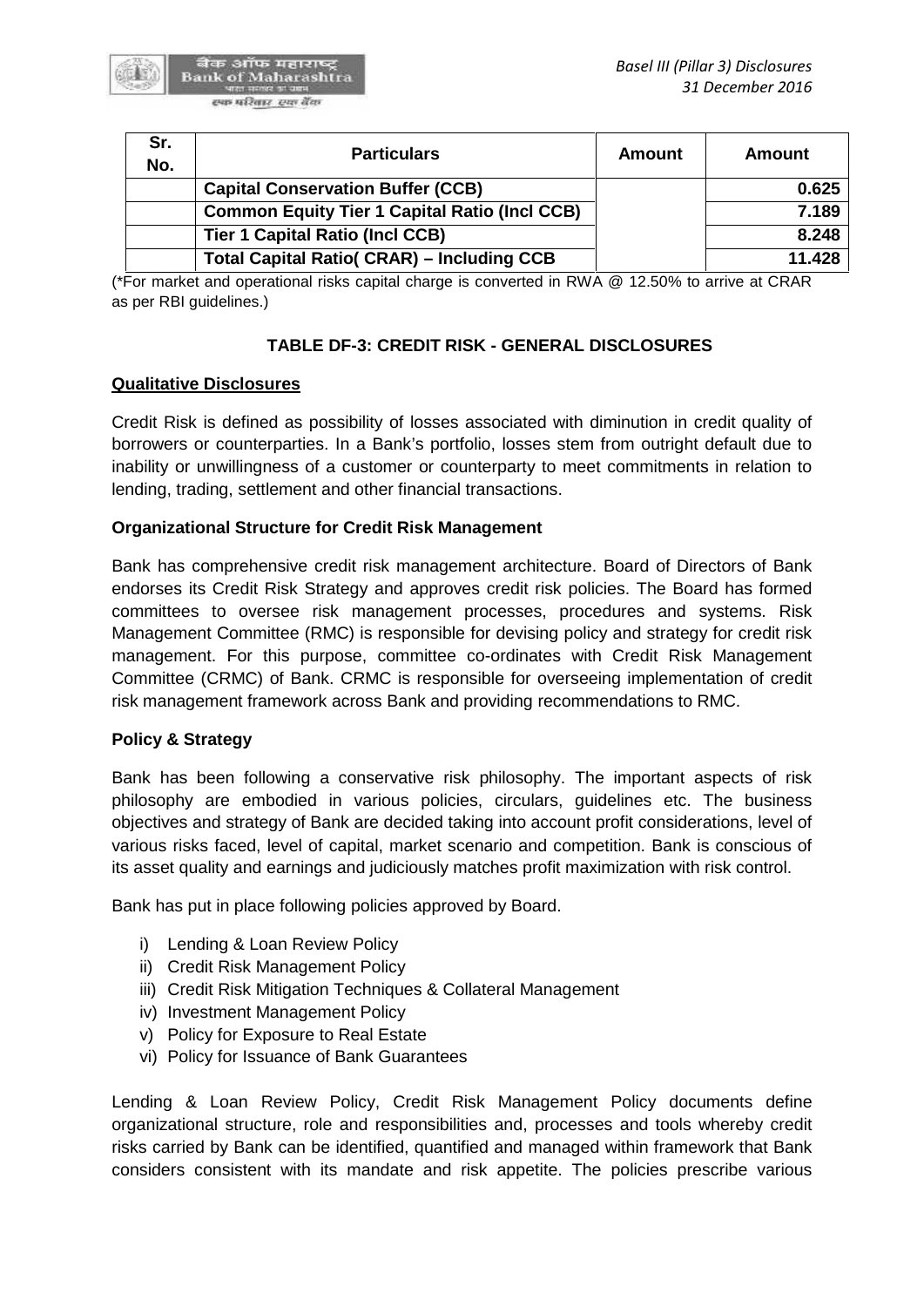

prudential and exposure limits, collateral standards, financial benchmarks for the purpose of credit risk management. The policy on Credit Risk Mitigation Techniques & Collateral Management lays down details of eligible collaterals for credit risk mitigation under Basel III framework. The Investment Management Policy, Policy on exposure to real estate and Policy for issuance of Bank Guarantee forms an integral part of credit risk.

### **Systems / Process / tools for Credit Risk Management**

**Credit Appraisal standards:** Bank has in place proactive credit risk management practices like consistent standard for credit origination, maintenance and documentation for all credit exposures including off balance sheet items. Systems of periodic reviews, periodic inspections and collateral management systems are in place.

**Exposure Limits:** Credit risk limits including single / group borrower limits, substantial exposure limits, exposure limits in respect of sectors / industries are in place. The exposure vis-à-vis the limits are monitored.

**Credit Approval Committees:** Credit Approval committees have been constituted at various levels covering very large branches / Zonal offices / Head Office for considering fresh / existing proposals with or without enhancement. Bank has also setup centralized processing cells for considering credit proposals above specified limit.

**Sanctioning Powers:** Bank follows a well-defined multi-layered discretionary power structure for sanctioning of loans. Higher sanctioning powers are delegated to sanctioning authorities for sanctioning loans and advances to better rated customers in line with RBI guidelines. In respect of high value loans, committee approach is adopted.

**Credit Risk Rating and Appraisal Process:** Bank manages its credit risk through continuous measuring and monitoring of risks at each obligor (borrower) and portfolio level. Bank has also in place a facility rating system. Bank has in place an internal credit risk rating framework and well established standardized credit appraisal / approval processes. Credit risk rating enables Bank to accurately assess risk in a credit proposition and take a decision to accept or reject proposal based on risk appetite of Bank. It also enables risk pricing of credit facilities for risk return trade off.

As a measure of robust credit risk management practices, Bank has in place a framework for approval of credit risk ratings. Rating for every borrower is reviewed at least once in a year. Credit risk rating, as a concept, has been well internalized in Bank.

**Loan review Mechanism:** Objectives of Loan Review Mechanism are:

- i) To ensure that credit decisions by various authorities are in conformity with Bank's Lending Policy and delegated lending powers.
- ii) To ensure that stipulated terms & conditions of sanction are complied with and various post sanction follow up, monitoring and supervision measures prescribed by Bank are adhered to.
- iii) To ensure that all credit facilities are reviewed / renewed well in time so as to revise risk perception and take necessary corrective action if necessary, immediately.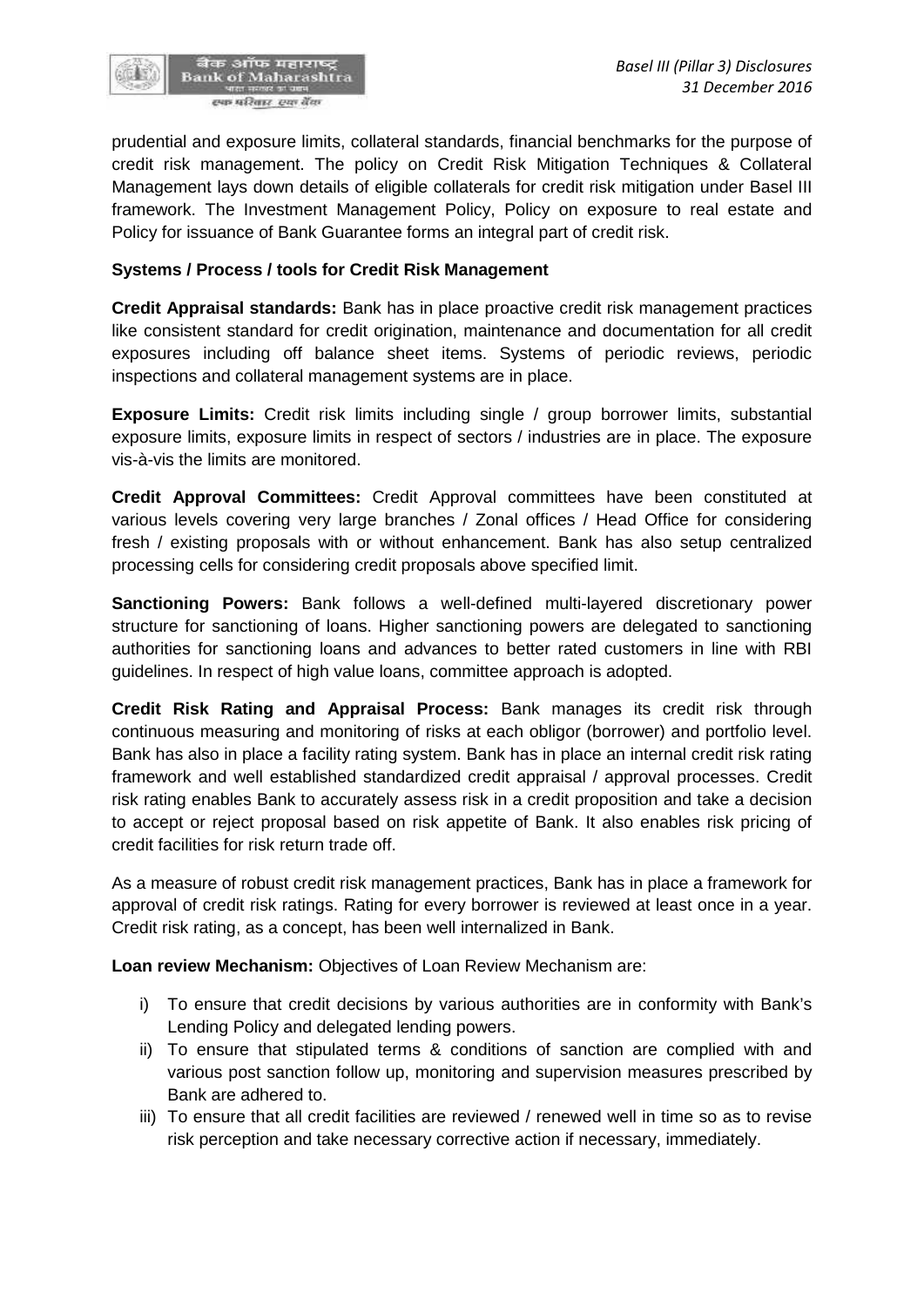

- iv) To aim at achieving maintenance of standard assets quality and up gradation in non performing assets (NPAs) so as to have a favourable impact on profitability of Bank through prevention / reduction / up gradation of NPAs.
- v) To assess health of credit portfolio of Bank and to apprise Top Management about the same from time to time.

Checks and balances viz. separation of credit risk management from credit sanctions, system of assigning credit risk rating, validation of ratings, mechanism to price credit facilities depending on risk rating of customer, credit audit etc. are in place. Minimum entry level rating benchmarks are stipulated. A suitable mechanism is in place to monitor aggregate exposure on other banks and country exposures. A diversified credit portfolio is maintained and a system to conduct regular analysis of portfolio so as to ensure ongoing control of credit concentration is in place.

#### **Loans past due and Impaired:**

Regulatory guidelines are adhered to in respect of income recognition, asset classification and provisioning. Bank considers following categories of loans and advances as Non performing Assets, wherein:

- Interest and/or installment of principal remain overdue for a period of more than 90 days in respect of a Term Loan
- Account remains 'out of order' in respect of an Overdraft/Cash Credit (OD/CC) for 90 days or more
- Bill remains overdue for a period of more than 90 days in case of Bills Purchased and **Discounted**
- In case of agricultural advances, interest and/or installment of principal remains overdue for 2 crop seasons (in respect of short duration crops) & 1 crop season (in respect of long duration crops).
- Any amount receivable that remains overdue for a period of more than 90 days in respect of other accounts.

**'Out of Order' status:** An account is treated as **'out of order'** if the outstanding balance remains continuously in excess of sanctioned limit/drawing power. In cases where outstanding balance in the principal operating account is less than sanctioned limit/drawing power, but there are no credits continuously for 90 days as on date of Balance Sheet or credits are not enough to cover interest debited during same period, these accounts are also treated as **'out of order'**.

**Overdue:** Any amount due to Bank under any credit facility is 'overdue' if it is not paid on due date fixed by Bank.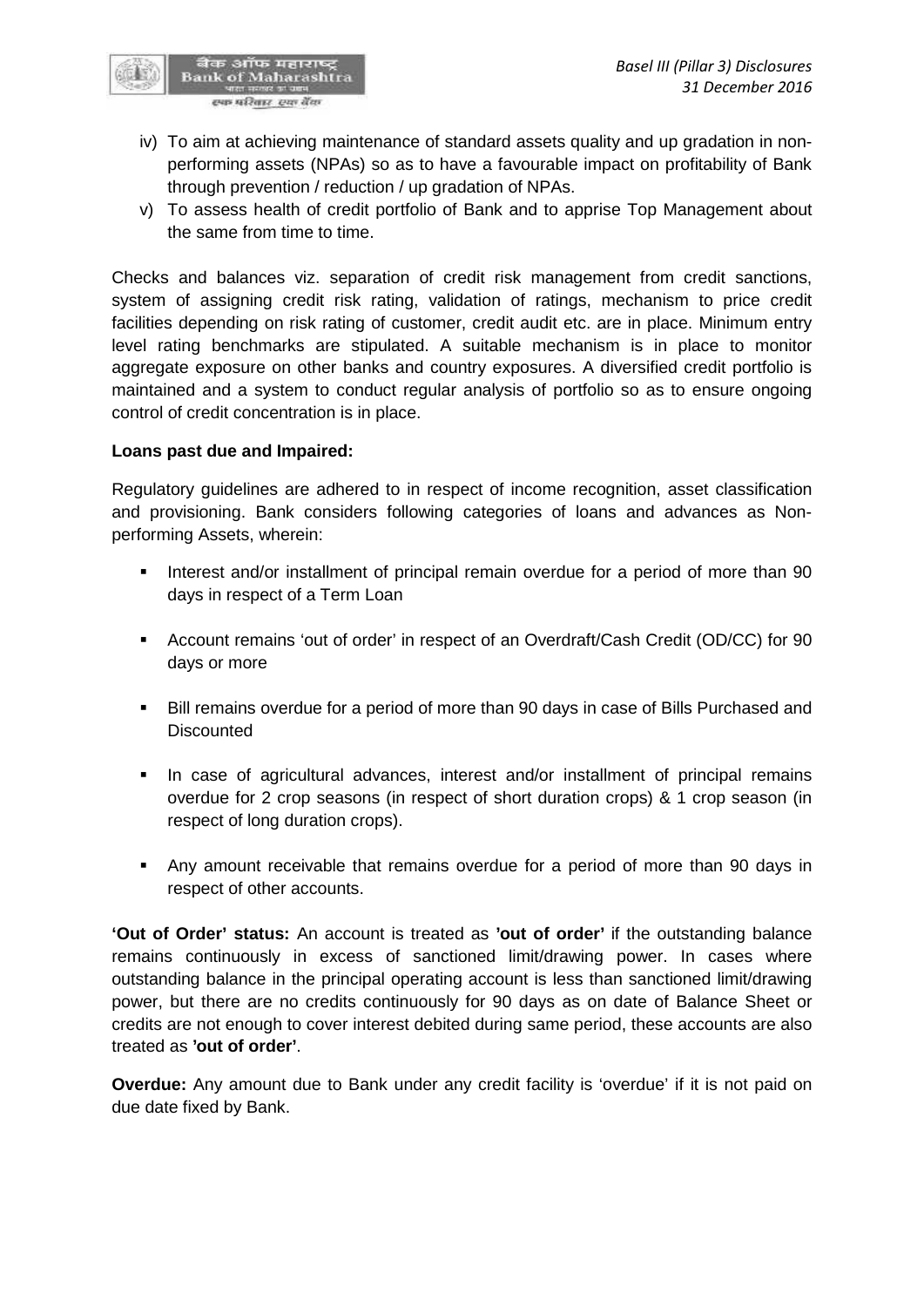Advances against term deposits, National Savings Certificates, Indira Vikas Patra, Kisan Vikas Patra and Life insurance policies need not be treated as NPAs, provided adequate margin is available in the accounts.

A loan for an infrastructure project will be classified as NPA during any time before commencement of commercial operations as per record of recovery (90 days overdue), unless it is restructured and becomes eligible for classification as 'standard asset' in terms of conditions laid down as per RBI guidelines. A loan for an Infrastructure project will be classified as NPA if it fails to commence commercial operations within two years from the original Date of Commencement of Commercial Operations (DCCO), even if it is regular as per record of recovery, unless it is restructured and becomes eligible for classification as 'standard asset' in terms of conditions laid down in the related RBI guidelines.

A loan for a non-infrastructure project (other than commercial real estate exposure) will be classified as NPA during any time before commencement of commercial operations as per record of recovery (90 days overdue), unless it is restructured and becomes eligible for classification as 'standard asset' in terms of conditions laid down in the related RBI guidelines. A loan for a non-infrastructure project (other than commercial real estate exposures) will be classified as NPA if it fails to commence commercial operations within one year from the original DCCO, even it is regular as per record of recovery, unless it is restructured and becomes eligible for classification as 'standard asset' in terms of conditions laid down in the related RBI guidelines.

A loan for commercial real estate project will be classified as NPA during any time before commencement of commercial operations as per record of recovery (90 days overdue), or if the project fails to commence commercial operations within one year from the original DCCO or if the loan is restructured.

#### **Quantitative Disclosures**

#### **1. Total Gross Credit exposure:**

|                   | (Amount in Rs million) |  |  |
|-------------------|------------------------|--|--|
| Category          | 31.12.2016             |  |  |
| <b>Fund Based</b> | 1201296.50             |  |  |
| Non-Fund Based    | 201170.70              |  |  |

#### **2. Geographic Distribution of credit exposure :**

|                   | (Amount in Rs million) |                 |  |
|-------------------|------------------------|-----------------|--|
|                   | 31.12.2016             |                 |  |
| Category          | <b>Overseas</b>        | <b>Domestic</b> |  |
| <b>Fund Based</b> | NIL                    | 1201296.50      |  |
| Non-Fund Based    | NII                    | 201170.70       |  |

#### **3. Industry-wise Distribution:**

(Amount in Rs million)

| Sr.<br>No. | <b>Industry</b>                             | <b>Funded Exposure</b> | <b>Non-Fund Exposure</b> |
|------------|---------------------------------------------|------------------------|--------------------------|
| 3.1        | <b>Mining and Quarrying (incl.</b><br>Coal) | 17914.30               | 177.80                   |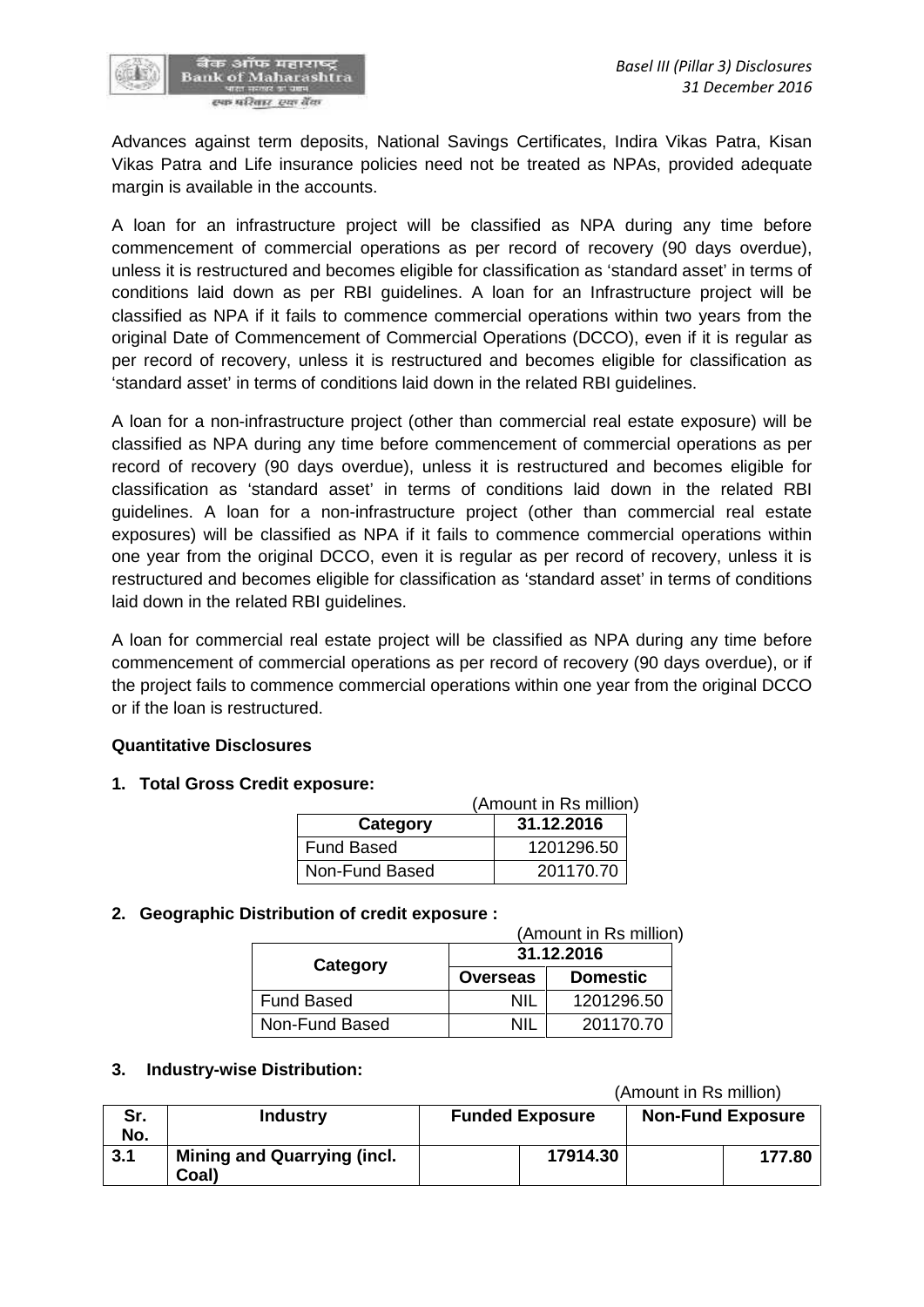陈書

| Sr.<br>No. | <b>Industry</b>                            |          | <b>Funded Exposure</b> | <b>Non-Fund Exposure</b> |          |
|------------|--------------------------------------------|----------|------------------------|--------------------------|----------|
| 3.2        | <b>Food Processing</b>                     |          | 8171.10                |                          | 35.00    |
| 3.2.1      | Sugar                                      | 5341.80  |                        | 0.00                     |          |
| 3.2.2      | Edible Oil and Vanaspati                   | 255.30   |                        | 0.00                     |          |
| 3.2.3      | Tea                                        | 1.10     |                        | 0.00                     |          |
| 3.2.4      | <b>Others</b>                              | 2572.90  |                        | 35.00                    |          |
| 3.3        | <b>Beverage and Tobacco</b>                |          | 240.20                 |                          | 1.50     |
| 3.4        | <b>Textiles</b>                            |          | 28548.80               |                          | 3520.50  |
| 3.4.1      | <b>Cotton Textiles</b>                     | 10032.90 |                        | 1474.90                  |          |
| 3.4.2      | <b>Jute Textiles</b>                       | 359.00   |                        | 88.50                    |          |
| 3.4.3      | <b>Man-Made Textiles</b>                   | 30.40    |                        | 13.20                    |          |
| 3.4.4      | <b>Other Textiles</b>                      | 18126.50 |                        | 1943.90                  |          |
| 3.5        | Leather<br>Leather<br>and                  |          |                        |                          |          |
|            | <b>Products</b>                            |          | 544.20                 |                          | 37.90    |
| 3.6        | <b>Wood and Wood Products</b>              |          | 1394.10                |                          | 264.90   |
| 3.7        | <b>Paper and Paper Products</b>            |          | 5839.70                |                          | 454.30   |
| 3.8        | Petroleum, Coal Products                   |          |                        |                          |          |
|            | and Nuclear Fuels of which:                |          | 14384.60               |                          | 375.80   |
| 3.8.1      | Petroleum                                  | 10924.70 |                        | 25.00                    |          |
| 3.9        | <b>Chemical</b><br><b>Chemicals</b><br>and |          |                        |                          |          |
|            | <b>Products</b>                            |          | 26870.30               |                          | 2360.80  |
| 3.9.1      | Fertiliser                                 | 6722.20  |                        | 446.30                   |          |
| 3.9.2      | Drugs & Pharmaceuticals                    | 13370.00 |                        | 724.90                   |          |
| 3.9.3      | <b>Petro Chemicals</b>                     | 5670.80  |                        | 995.10                   |          |
| 3.9.4      | <b>Others</b>                              | 1107.30  |                        | 194.50                   |          |
| 3.10       | <b>Plastic</b><br>their<br>Rubber,<br>&    |          |                        |                          |          |
|            | <b>Products</b>                            |          | 5307.30                |                          | 1062.20  |
| 3.11       | <b>Glass &amp; Glassware</b>               |          | 1315.40                |                          | 131.70   |
| 3.12       | <b>Cement &amp; Cement Products</b>        |          | 13452.80               |                          | 346.50   |
| 3.13       | <b>Basic Metal &amp; Metal Product</b>     |          | 59448.70               |                          | 12660.50 |
| 3.13.1     | Iron & Steel                               | 32993.30 |                        | 3645.90                  |          |
| 3.13.2     | Metal<br>Other Metal<br>&                  |          |                        |                          |          |
|            | Product                                    | 26455.40 |                        | 9014.60                  |          |
| 3.14       | <b>All Engineering</b>                     |          | 41448.10               |                          | 26972.90 |
| 3.14.1     | Electronics                                | 9223.00  |                        | 4886.10                  |          |
| 3.14.2     | <b>Others</b>                              | 32225.10 |                        | 22086.80                 |          |
| 3.15       | Vehicles, Vehicle Parts &                  |          |                        |                          |          |
|            | <b>Transport Equipment</b>                 |          | 20798.80               |                          | 838.40   |
| 3.16       | <b>Gems &amp; Jewellery</b>                |          | 5062.50                |                          | 1172.70  |
| 3.17       | <b>Construction</b><br>than<br>(other      |          |                        |                          |          |
|            | Infrastructure)                            |          | 52.40                  |                          | 0.70     |
| 3.18       | Infrastructure                             |          | 127460.40              |                          | 33208.30 |
| 3.18.1     | Power                                      | 75595.30 |                        | 10612.90                 |          |
| 3.18.2     | Telecommunication                          | 1808.90  |                        | 55.30                    |          |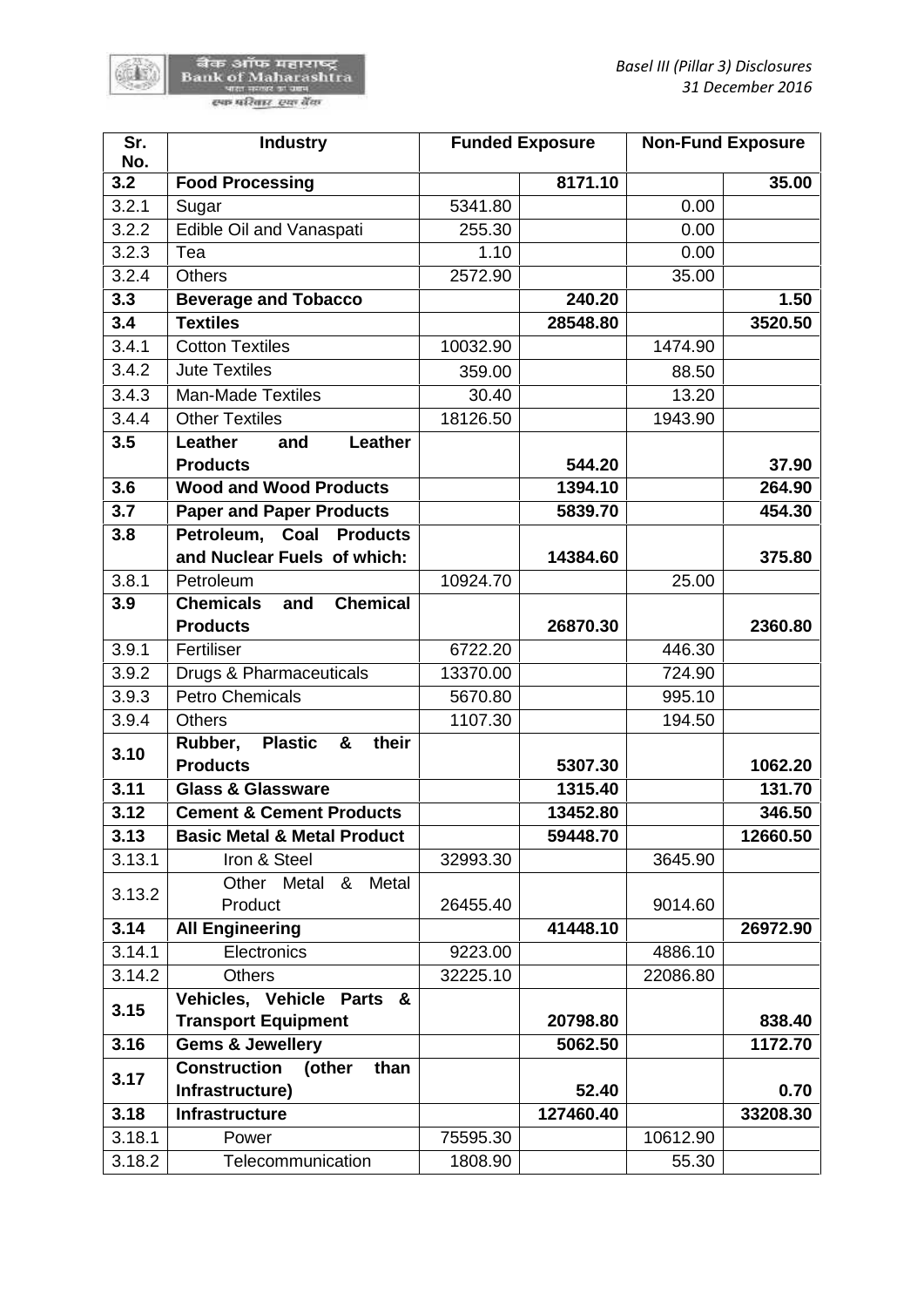| Sr.    | <b>Industry</b>                 |           | <b>Funded Exposure</b> |          | <b>Non-Fund Exposure</b> |
|--------|---------------------------------|-----------|------------------------|----------|--------------------------|
| No.    |                                 |           |                        |          |                          |
| 3.18.3 | Roads                           | 32055.800 |                        | 16819.90 |                          |
| 3.18.4 | Airports                        | 2987.30   |                        | 0.20     |                          |
| 3.18.5 | Ports                           | 3687.40   |                        | 0.00     |                          |
| 3.18.6 | Railways<br>(other<br>than      |           |                        |          |                          |
|        | Indian Railways)                | 163.90    |                        | 182.00   |                          |
| 3.18.7 | Other Infrastructure            | 11161.80  |                        | 5538.00  |                          |
| 3.19   | <b>Other Industries</b>         |           | 7026.50                |          | 2978.50                  |
| 3.20   | <b>Residuary Other Advances</b> |           | 816016.30              |          | 114569.80                |
|        | <b>Total</b>                    |           | 1201296.50             |          | 201170.70                |

### **Industry having more than 5% of gross credit exposure**

| <b>Industry</b> | Exposure<br>$%$ of |
|-----------------|--------------------|
| - ower          | 15%<br>$\sim$      |

# **4. Residual Maturity break down of Assets:**

|                                  |                    |                 | (Amount in Rs million)                   |
|----------------------------------|--------------------|-----------------|------------------------------------------|
| <b>Maturity Pattern</b>          | <b>Investments</b> | <b>Advances</b> | <b>Foreign Currency</b><br><b>Assets</b> |
| 1 day                            | 137.00             | 8620.05         | 588.97                                   |
| 2 to 7 days                      | 26170.60           | 13147.56        | 26004.90                                 |
| 8 to 14 days                     | 7942.00            | 21525.92        | 179.93                                   |
| 15 to 30 days                    | 20133.40           | 43638.07        | 675.80                                   |
| 31 days to 2 months              | 13437.50           | 38384.51        | 4997.65                                  |
| Over 2 months to 3 months        | 12156.70           | 36550.30        | 14497.00                                 |
| Over 3 months and up to 6 months | 8609.20            | 86498.60        | 13580.74                                 |
| Over 6 months and up to 1 year   | 25736.60           | 88032.82        | 23700.89                                 |
| Over 1 year and up to 3 years    | 57990.40           | 383865.10       | 0.00                                     |
| Over 3 years and up to 5 years   | 31187.90           | 174085.00       | 0.00                                     |
| Over 5 years                     | 233182.90          | 127817.88       | 0.00                                     |
| Total                            | 436684.20          | 1022165.81      | 84225.88                                 |

## **5. Disclosures for NPAs & NPIs :**

| <b>Domestic:</b> |                  | (Amount in Rs million) |
|------------------|------------------|------------------------|
|                  |                  | 31.12.2016             |
| (A)              | <b>Gross NPA</b> |                        |
|                  | Sub-standard     | 80238.97               |
|                  | Doubtful 1       | 34598.08               |
|                  | Doubtful 2       | 29131.89               |
|                  | Doubtful 3       | 5586.06                |
|                  | Loss             | 4621.54                |
|                  | <b>Total</b>     | 154176.54              |
| (B)              | <b>Net NPA</b>   | 103589.20              |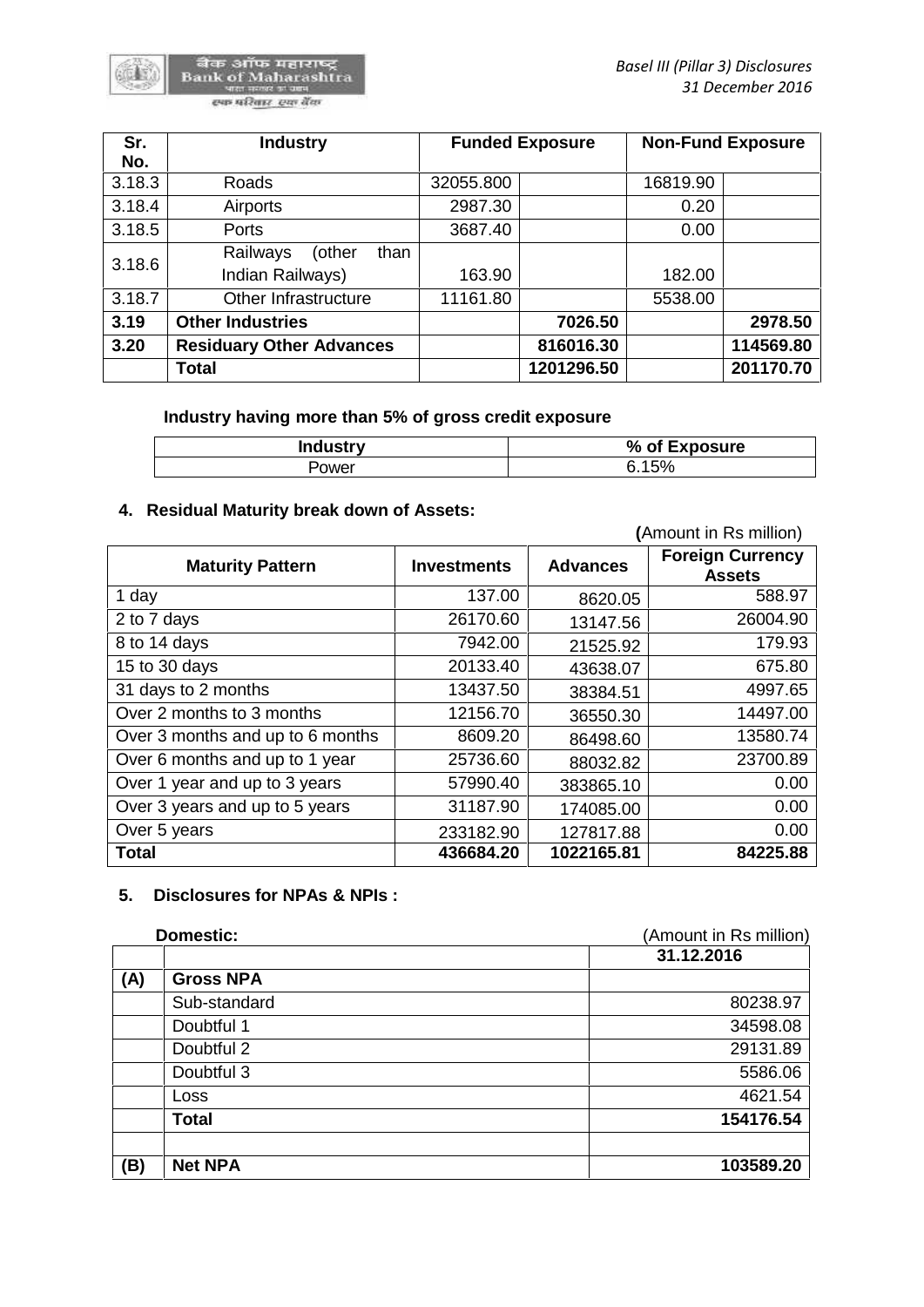बैंक ऑफ महाराष्ट्र<br>Bank of Maharashtra<br>पात मंडल प्रथम एक परिवार एक बैंक

()

| (C)<br><b>NPA Ratios</b>                                                                                                     |           |
|------------------------------------------------------------------------------------------------------------------------------|-----------|
| % of Gross NPAs to Gross Advances                                                                                            | 15.08%    |
| % of Net NPAs to Net Advances                                                                                                | 10.67%    |
| <b>Movement of Gross NPA</b>                                                                                                 |           |
| (D)                                                                                                                          | 103858.53 |
| <b>Opening Balance</b>                                                                                                       |           |
| $\sf II$<br>Add:-Addition during the period                                                                                  | 61860.15  |
| Less:- Reduction during the period<br>$\mathbf{III}$                                                                         | 11542.14  |
| Closing balance as at the end of period (i +ii-iii)                                                                          | 154176.54 |
| <b>Movement of provision</b><br>(E)                                                                                          |           |
| <b>Specific Provision</b><br>E1                                                                                              |           |
| <b>Opening Balance</b><br>i.                                                                                                 | 32666.28  |
| Provisions made during the period<br>ii.                                                                                     | 19722.80  |
| Write-off made during the period<br>iii.                                                                                     | 5534.77   |
| Write-back of excess provisions<br>iv.                                                                                       | 0.00      |
| Any other adjustments including transfer between<br>v.                                                                       |           |
| provisions                                                                                                                   | 560.90    |
| Closing Balance (i+ii-iii-iv(+/-v)<br>vi.                                                                                    | 47415.21  |
|                                                                                                                              |           |
| <b>General Provisions</b><br>E <sub>2</sub>                                                                                  |           |
| i.<br>Opening Balance (including countercyclical                                                                             | 1589.86   |
| provisioning buffer)                                                                                                         |           |
| ii.<br>Provisions made during the period                                                                                     | 0.00      |
| iii.<br>Write-off made during the period                                                                                     | 0.00      |
| Write-back of excess provisions<br>iv.                                                                                       | 0.00      |
| Any other adjustments including transfer between<br>V.                                                                       | 0.00      |
| provisions                                                                                                                   |           |
| Closing Balance (i+ii-iii-iv(+/-v)<br>vi.                                                                                    | 1589.86   |
| (F)<br>Write off during the nine months (Corrected)*                                                                         | 5534.77*  |
|                                                                                                                              |           |
| (G)<br>Recovery in the written off accounts during the<br>nine months                                                        | 191.80    |
| (H)<br><b>Non Performing Investments (NPI)</b>                                                                               | 1178.04   |
|                                                                                                                              |           |
| <b>Provisions for NPI</b><br>(1)                                                                                             | 704.06    |
| Movement of provision for depreciation<br>$(\mathsf{U})$<br>on<br>provision<br>(including<br>of<br>investments<br><b>Non</b> |           |
| Performing Investments, MTM depreciation and<br><b>Restructured Investments)</b>                                             |           |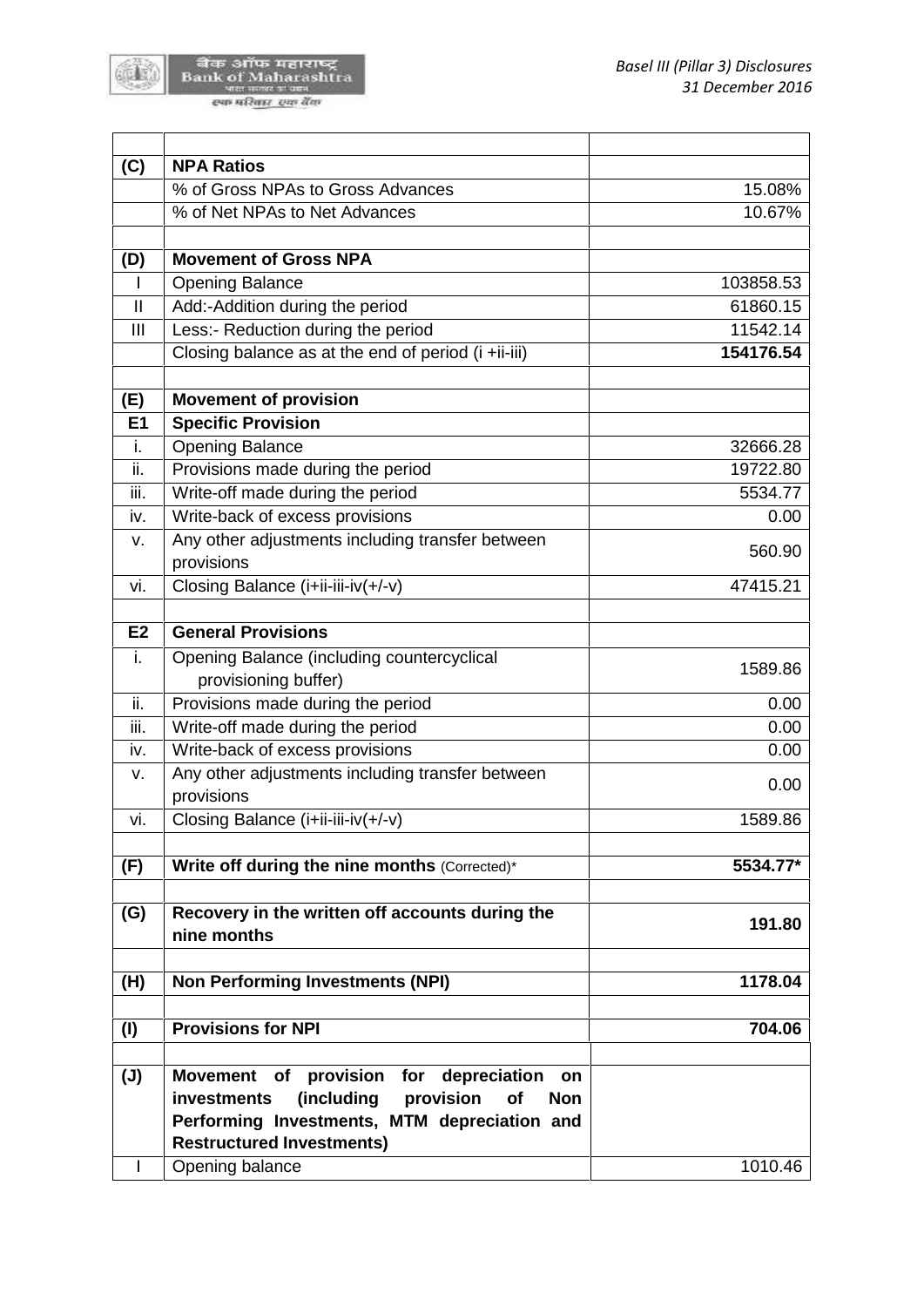

बैंक ऑफ महाराष्ट्र<br>Bank of Maharashtra एक परि<u>वार</u> एक वैंक

| Ш  | Provisions made during the period                          | 300.17  |
|----|------------------------------------------------------------|---------|
| Ш  | Write-off made during the period                           | 0.00    |
| IV | Write – back of excess provision made during the<br>period | 232.22  |
| V  | Provisions used during shifting                            | 0.00    |
|    | Closing balance (i+ii-iii-iv-v)                            | 1078.41 |

| <b>Industries</b>                          |          |
|--------------------------------------------|----------|
| Amount of NPAs                             | 81173.30 |
| <b>Specific Provisions</b>                 | 23845.50 |
| <b>General Provisions</b>                  | 0.00     |
| Specific Provisions made during the period | 0.00     |
| Write offs during the period               | 0.00     |

Overseas - NIL

The Industry-wise Provision of five major industries is as below

(Amount in Rs million)

|   |                                                              | <b>NPA</b> | <b>Provision</b> |
|---|--------------------------------------------------------------|------------|------------------|
| A | <b>Basic Metal &amp; Metal Product (Incl Iron and Steel)</b> | 32068.00   | 7832.60          |
| B | <b>Infrastructure</b>                                        | 12720.80   | 3372.80          |
|   | <b>Roads</b>                                                 | 6787.30    | 1239.90          |
|   | Power                                                        | 4164.30    | 1615.00          |
|   | Other Infrastructure                                         | 1769.20    | 518.80           |
| C | <b>All Engineering</b>                                       | 10675.90   | 4212.80          |
| D | <b>Textiles</b>                                              | 8113.60    | 2162.50          |
| Е | <b>Chemicals &amp; Chemical Products</b>                     | 4563.10    | 3145.00          |

## **6. Disclosures of Unhedged Foreign Currency Exposure (UFCE) :**

|          |                                                 | (Amount in Rs million) |  |
|----------|-------------------------------------------------|------------------------|--|
| Sr. No.  | <b>Particulars</b>                              | 31.12.2016             |  |
|          | Additional provisioning made on account of UFCE | 188.70                 |  |
| <u>.</u> | Incremental Capital held on account of UFCE     | 286.53                 |  |

# **TABLE DF-4 - CREDIT RISK DISCLOSURES FOR PORTFOLIOS SUBJECT TO THE STANDARDIZED APPROACH**

## **a. Qualitative Disclosures:**

## **For portfolios under Standardised Approach:**

Bank uses standardized approach to measure capital requirements for credit risk. As per Standardised Approach, Bank accepts rating of following RBI approved ECAI (External Credit Assessment Institution) for credit risk rating and has used these ratings for calculating risk weighted assets wherever such ratings are available.